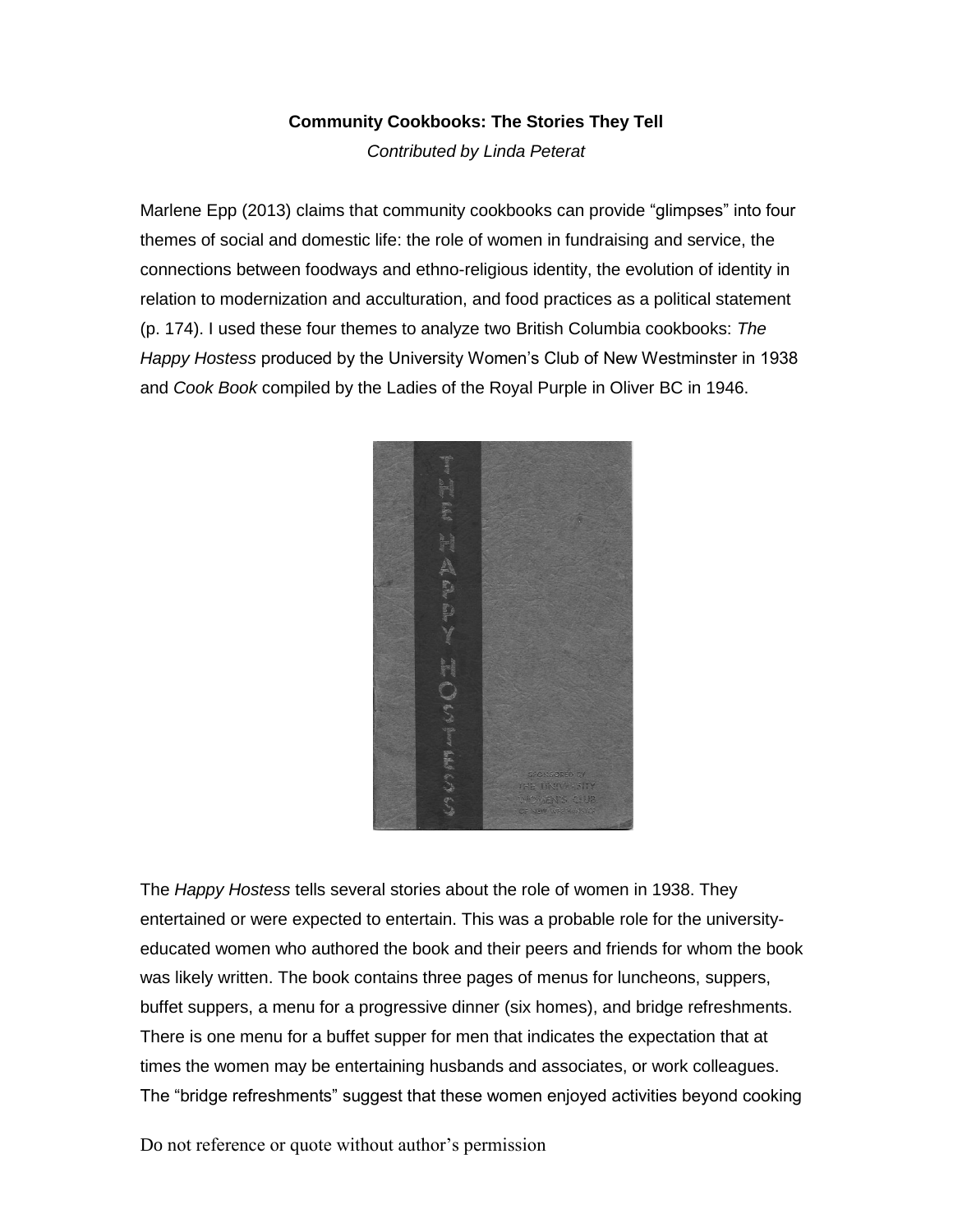and likely entertained their friends during games of bridge. The cookbook includes recipes for cocktails, luncheon and supper dishes, salads and salad dressings, desserts, cookies and pastries, cakes, sandwiches, and relishes.

*The Happy Hostess* also suggests the women were very entrepreneurial. The cookbook may have served as a fundraiser for their Club because they were very successful in securing advertising from 60 different companies that placed advertisements on 12 pages in the book. The way the women signed their names to the recipes and menus they contributed indicates how they identified themselves. Most used both names such as: Ann Archibald or Yvonne Love. A few identified themselves through their husband such as: Mrs. Bruce McCurrach, Mrs. Christe, or Mrs. R.C. Menten.

The recipes included in *The Happy Hostess* tell of the ethnic and cultural connections of the women and the foodways of their lives. There are indicators of diversity and fusion or mash-ups. Some recipes indicate early cultural food-fusion (Tuna Fish Chow Mein); some indicate a lure of the exotic (Creole Casserole, New York Drumsticks, California Salad, Sweets Tropica); some a connection and possible longing for the past (Angus Fruit Salad with a note that it is "an original recipe from Blairgowrie, Scotland); and ethnic origins (Sharlotka, Russian Honey Biscuits, and Hvorost [Russian] contributed by Mrs. B. Mironoff; Swedish Pastries, Chinese Tea Cakes).

Community cookbooks like *The Happy Hostess* reveal evolutionary stages of identities in face of modernization and acculturation. Community cookbooks are ways that women claimed respect for their domestic work and these University Women's Club members showed their professionalization by a smart, clean, impeccably edited and professionally printed cookbook. The first page in the book provides basic information on oven temperatures, abbreviations used in recipes, substitutions that can be used, and a "table of measurements." The book indicates some innovativeness and creativity. The "Menu for a progressive dinner (6 homes)" was suggested in 1938. Perhaps progressive dinners were popular back then but many had probably never experienced them until 1970s or 1980s.

The fourth theme found in this cookbook is about food practice as a political statement. It's common that cookbooks try to include small sidebars of humour or "home wisdom".

Do not reference or quote without author's permission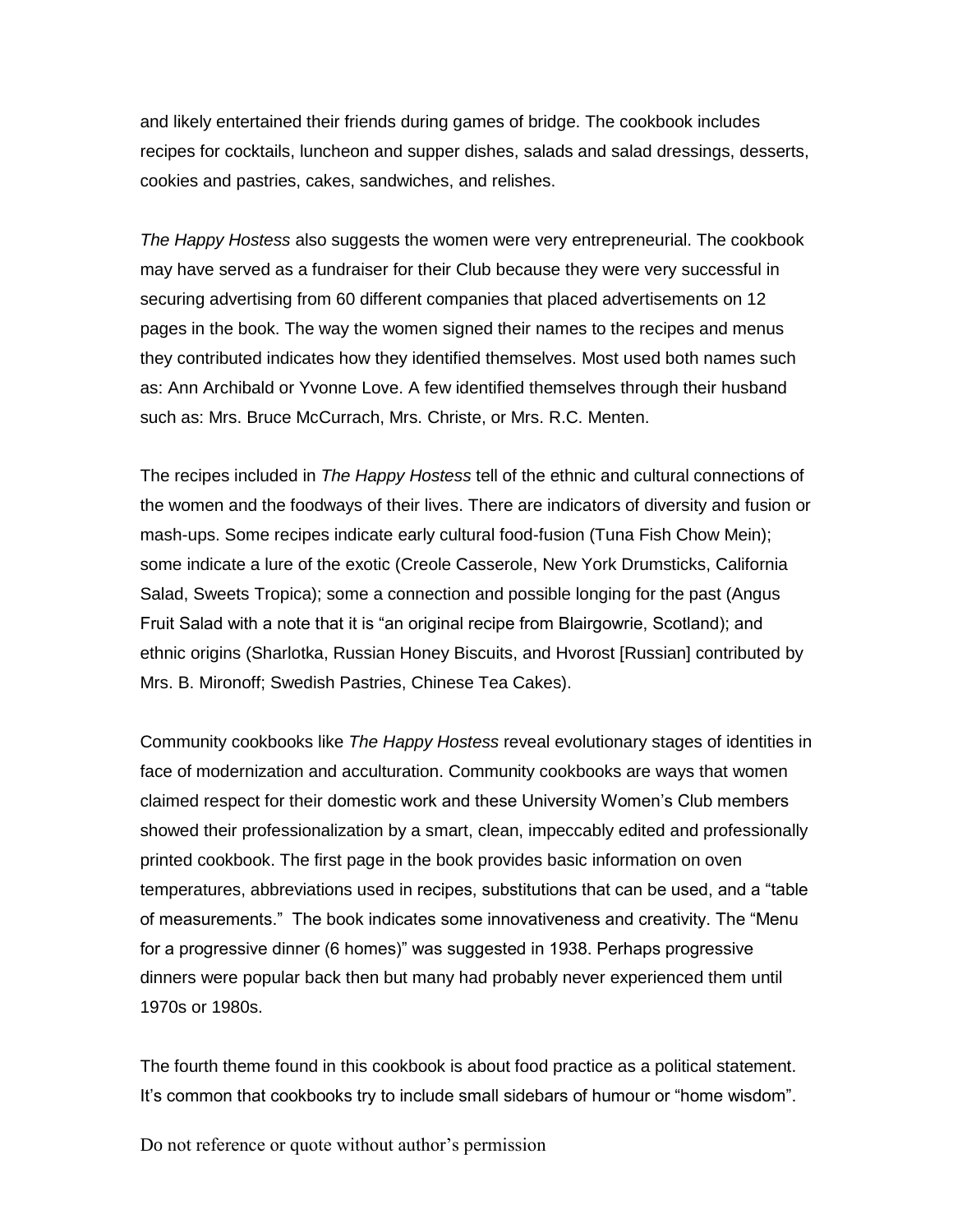This one devotes the final page to "How to Cook a Husband", intended to add humour but also speaks of family politics of the time. It suggests that not everything is rosy in family relationships and in fact there may be considerable difference and tension. "How to Cook a Husband" begins with "A good many husbands are utterly spoiled by mismanagement. Some women keep them constantly in hot water; others let them freeze by their carelessness and indifference. Some keep them in a stew by irritating ways and words" (p. 51). The metaphorical word play continues suggesting that women's duty is to add considerable gentleness and sweetness to the mix. And, "If thus treated, you will find him very digestible, agreeing nicely with you, and he will keep as long as you want, unless you become careless and set him in too cool a place" (p. 51).



*Cook Book, w*ritten eight years after *The Happy Hostess* and compiled by the Ladies of the Royal Purple of Oliver offers an alternate story of women's lives in British Columbia in 1946. A comparison of the two cookbooks reveals both similarities and differences in individual and community lives. [Read more on the Canadian Symposium proceedings site [http://www.canadiansymposium.ca/proceedings\\_all\\_final.pdf](http://www.canadiansymposium.ca/proceedings_all_final.pdf) pp. 55-65]

Do not reference or quote without author's permission